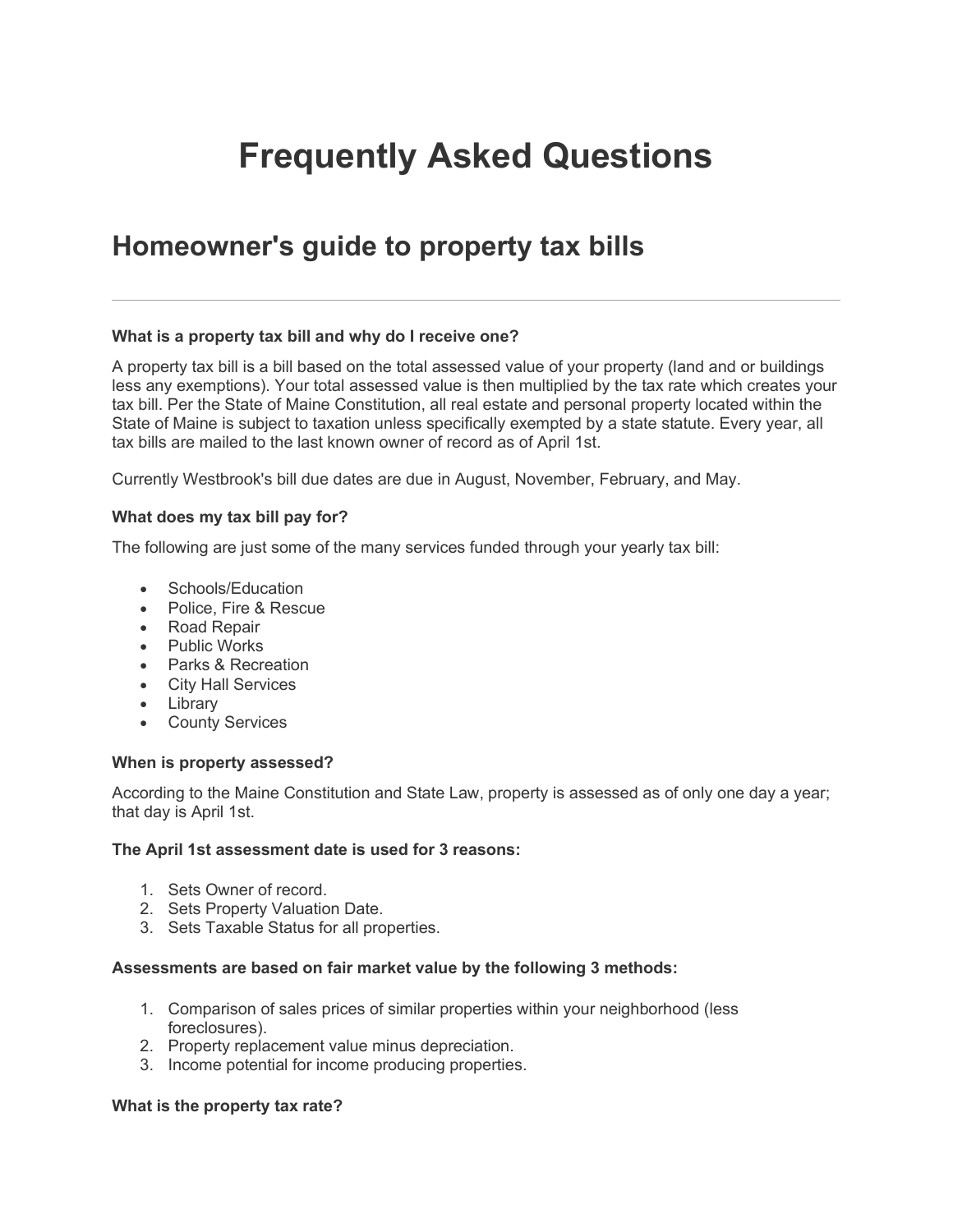The property tax rate (also known as a mil rate) is the amount per \$1,000 dollars of property value which is used to calculate your tax bill.

**Example:** If the tax rate is \$17.83 divided by \$1,000 and your property's value is \$200,000 then your tax bill would be \$3,566. (17.83/\$1,000 X \$200,000 = \$3,566)

# **How is the tax rate calculated?**

The **tax rate** is calculated every year by taking the **Tax Levy** (municipal, school and county budgets combined less all revenues) and dividing it by the **Taxable Valuation** (all the City's taxable real estate and personal property combined). Aggregate of Budgets/ Aggregate of taxable value = tax rate.

*Tax Levy/Taxable Valuation = Tax Rate*

# **Who controls the budget and spending?**

- 1. The municipal and school budgets are approved and controlled by your elected City Council members.
- 2. The county budget is prepared by the county budget committee and controlled by the Cumberland County Commissioners. Each municipality within Cumberland County is allocated a percentage of the total county budget.

Once all budgets are passed, they are certified to the local Assessor to be used in calculating the yearly tax rate.

#### **The Assessor is expected to:**

- 1. Assess property no less than 70% and no more than 110% of fair market value.
- 2. Assess all property fairly & equitably (ensure similar properties are treated the same way).
- 3. Assess the owner of record as of April  $1<sup>st</sup>$  of each year.
- If you sold property after April 1st, please forward the tax bill to the new owner if you should get it. We will make every effort to send the tax bill to the new owner.
- If you purchased the property after April 1st, we will make every effort to send you the tax bill for each quarter.

#### **The State of Maine provides property tax relief programs:**

- 1. Revenue Sharing (sent to the City to help lower the tax levy)
- 2. Property Tax Fairness Credit Filed with State Income Tax
- 3. Homestead Exemption
- 4. Veterans Exemption
- 5. Westbrook Senior Tax Assistance Program filed with the Finance Department

#### **Westbrook has electronic bill payment available:**

The City of Westbrook has available an on-line feature for making real estate tax payments.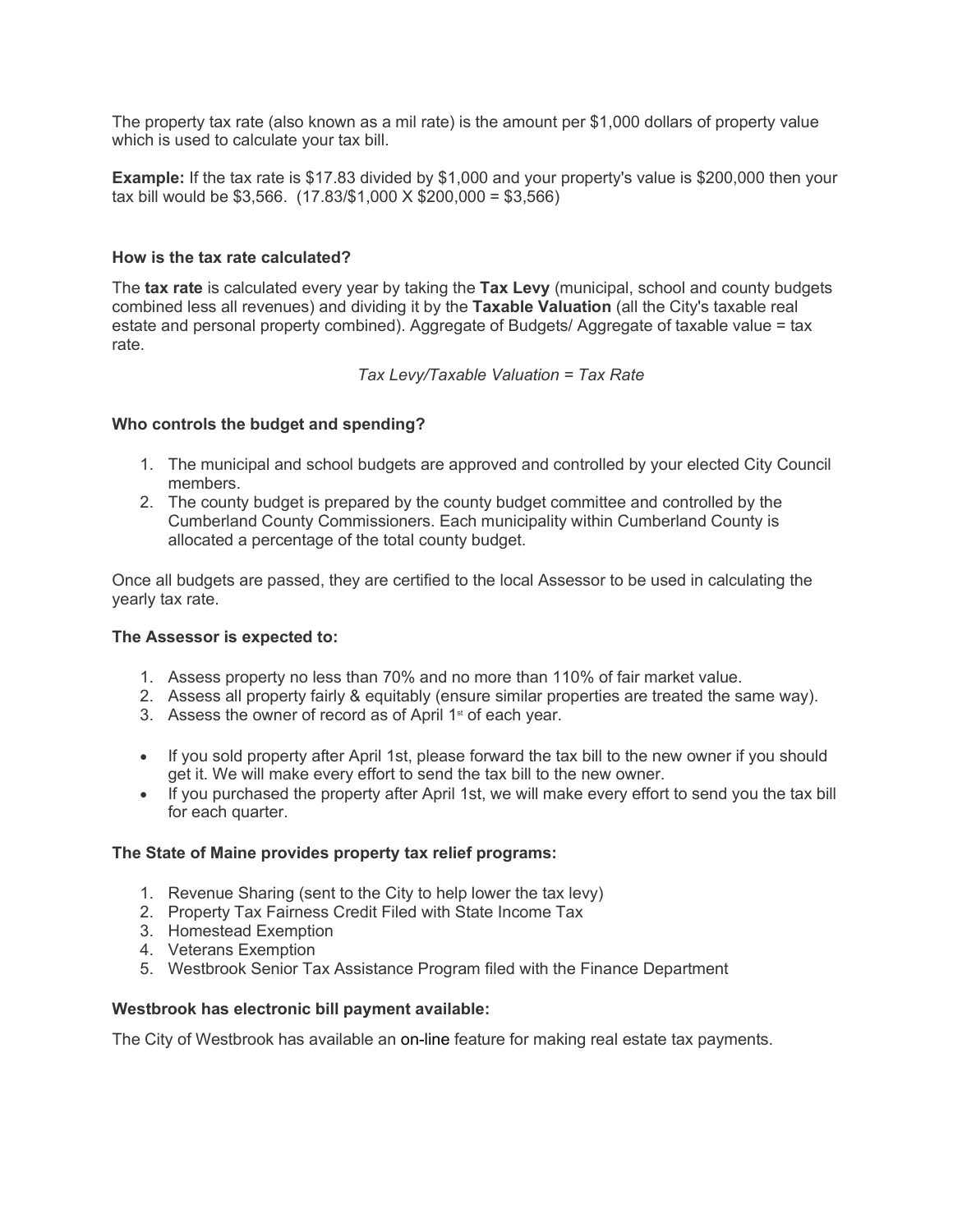# **Property ownership issues**

# **Who gets the tax bill?**

From time to time, confusion exists as to who actually should receive a property tax bill.

State of Maine law clearly states that each property must be assessed to the last known owner of record as of April 1st of each year.

Per city policy, we do not mail tax bills to banks, mortgage companies or any other third party. Our Tax Collector does produce electronic reports for mortgage holders who ask for billing information, but they do not get your bill.

If your taxes are paid by a mortgage company or other third party, you are responsible for forwarding the tax bill to them.

#### **What happens when I sell my home?**

If the sale of a property occurs before April 1st, there should be no confusion as to the owner of record. The City of Westbrook will receive notice from the Registry of Deeds that the property has been sold and will receive the Transfer Tax form from the State usually within 60 days of closing. Once we have receipt of these notices, we will assess the new owner of the property. The owner of record will get their own tax bill for the ensuing year.

#### **What happens should the sale of a property occur after April 1st?**

This is when things may get confusing. If you owned your home as of April 1st, we assess you for the entire tax bill. The assessment of these taxes in your name creates a liability. Therefore, it is very common (at the closing of a property sale) for the April 1st owner to request the new owner pro rate and pay the tax bill based on the city's fiscal year, since the new owner receives the benefit of home ownership balance of the fiscal year.

This proration of taxes has been going on for years and in most cases works fine. **A word of caution to** the seller: the agreement of proration of taxes is a civil contract and will not shift your liability to the new owner. The new owner's liability starts April 1st of the following year. If the current taxes are not paid, the Tax Collector must file a lien in the old owner's (seller's) name because they were the owner of record as of April 1st. Our Tax Collector will make every effort possible to notify both parties as to any past due taxes prior to the formal lien process.

It would be precautionary to make sure the new owner pays the taxes he or she agreed to in the civil contract. Remember - it is you, the seller, whose good credit is on the line!

#### **What is the difference between the tax year and the fiscal year?**

#### **Tax Year:**

The tax year is easy to understand as it is really one day, April 1st of each year. Maine law refers to this day as the tax year, but many other states call it the "tax date". This date (April 1st) is used for three primary reasons:

- 1. Sets the ownership of record date.
- 2. Sets the valuation date.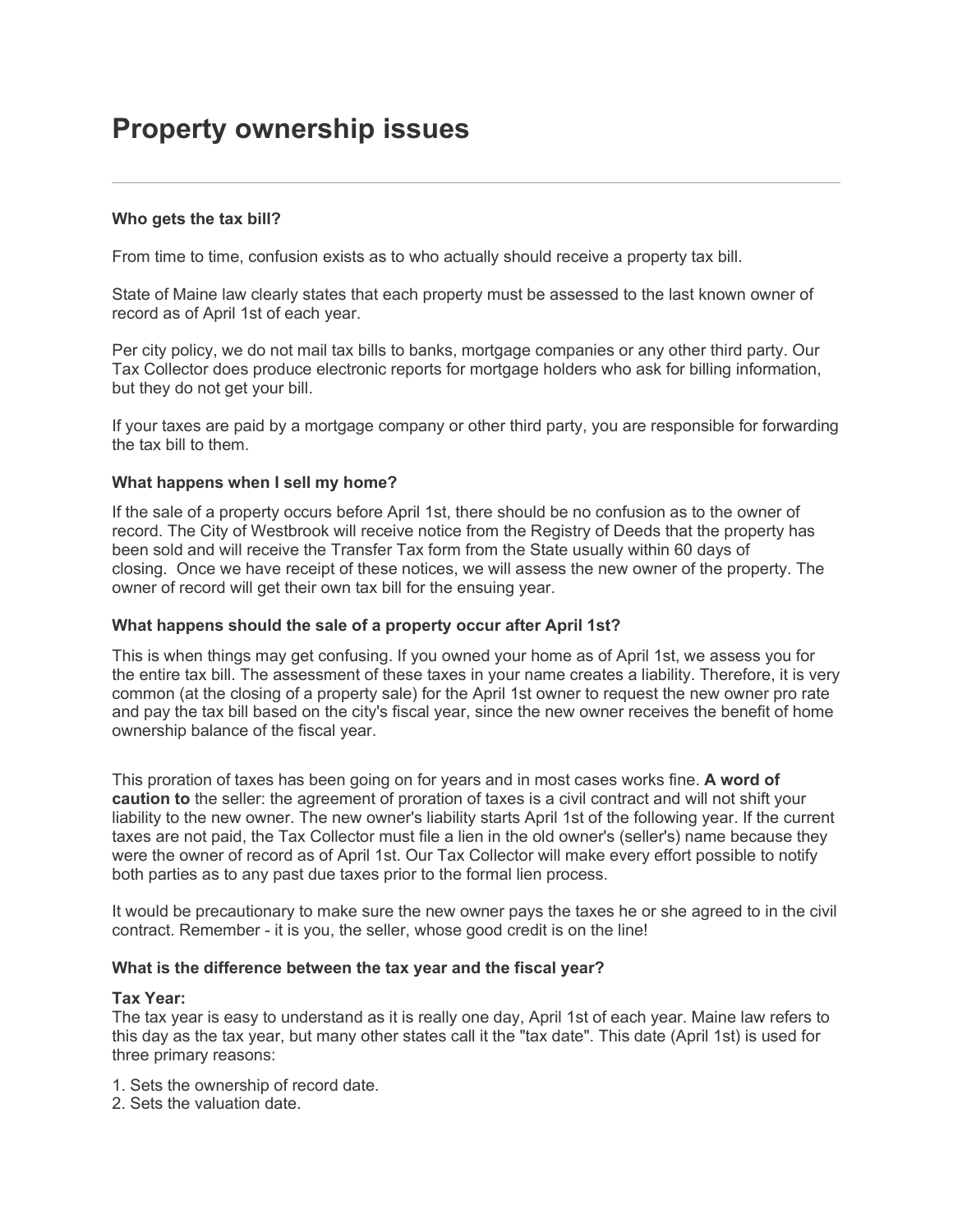3. Sets the taxable status of property and if any exemptions apply.

# **Fiscal Year:**

Westbrook's fiscal year runs from July 1 to June 30. These dates are important for many reasons, but what is most concerning to a property owner is: "How much is my tax bill and how is it calculated?"

The tax rate for Westbrook is set in July. The tax rate is the dollar amount per thousand of valuation. You can calculate your tax bill by multiplying the total taxable value of your property by the current tax rate. This is your tax liability for the fiscal year July 1 to June 30.

# **EXAMPLE:**

(Note): The calculation formula below is for illustration purposes only. You will need to use the current tax rate and property value in order to calculate your correct tax bill amount.

| Total Property Assessed Value:                  | \$200,000  |
|-------------------------------------------------|------------|
| Homestead Exemption Value:                      | $$-25,000$ |
| Equals "Taxable" Assessed Value:                | \$175,000  |
|                                                 |            |
| Taxable Assessed Value:                         | \$175,000  |
| Example Tax Rate: $(\$18.30 / \$1000 = .01830)$ | \$x.01783  |
| Equals Tax bill amount:                         | \$3,120.25 |

Westbrook's budget is set each year by the City Council. Property taxes in Westbrook are billed in quarterly installments (due in August, November, February, May).

# **Assessing personal property**

**What is personal property?** Personal property includes but is not limited to the following categories:

- **Machinery & Equipment:** Presses, tools, machining equipment, garage equipment, heavyduty shelving and other machinery or manufacturing equipment, telephone equipment, vending machines, televisions, amusement apparatuses, typewriters, calculators, fax machines, copiers and other office items of this type, cargo trailers and any self propelled machinery that is not subject to excise tax.
- **Computer Equipment:** CPUs, monitors, servers, network wiring, printers and other equipment.
- **Furniture & Fixtures:** Business office furnishings such as desks, chairs, bookcases, file cabinets, tables, and sofas. This category also includes fixtures specific to a business